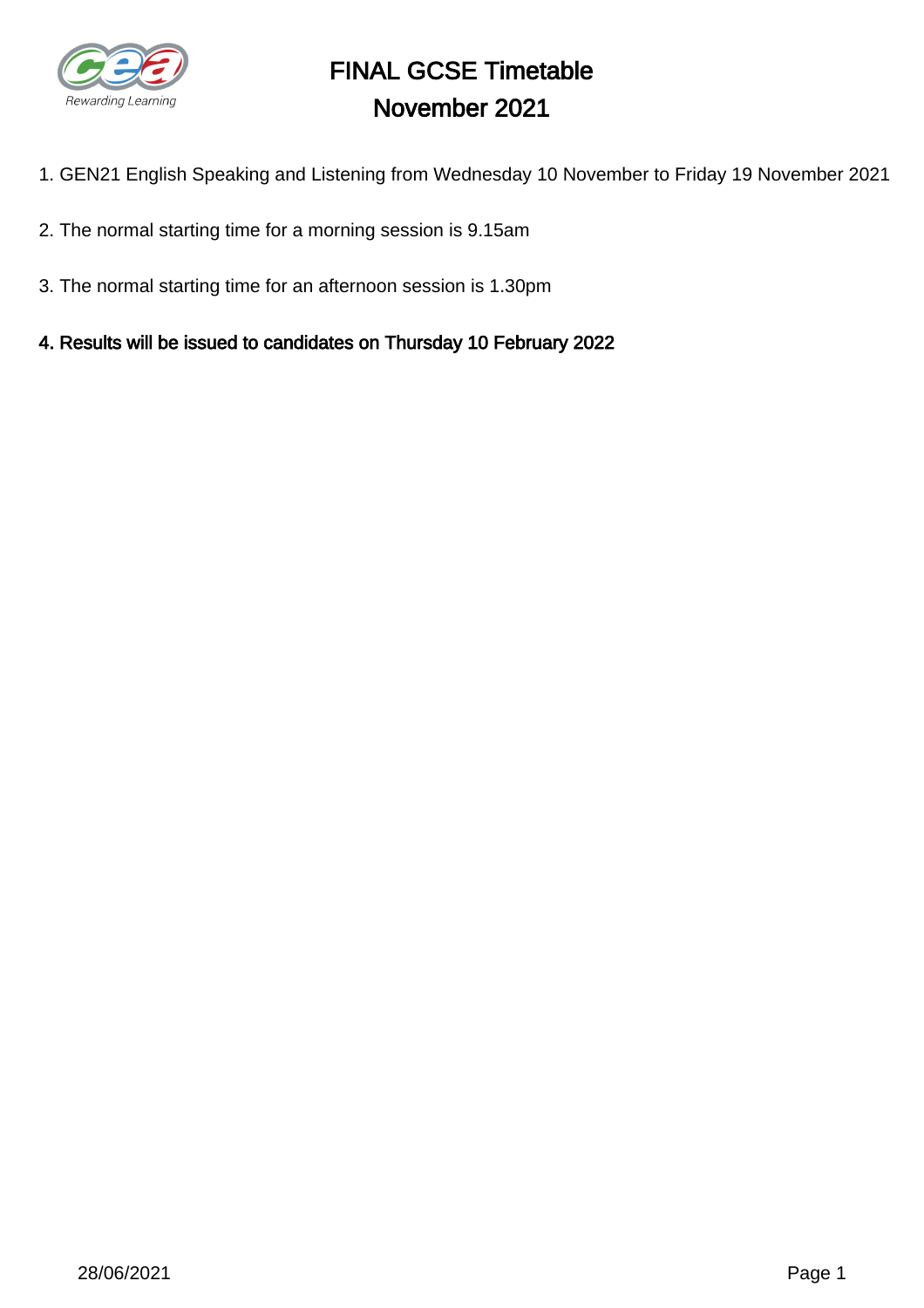

## Examinations Timetable

### WEEK BEGINNING 22 November 2021

| Unit<br>Code                            | <b>Subject</b>                                                                                                                           | Time                                                                 | Date                     | Unit<br>Code | <b>Subject</b> | Time |
|-----------------------------------------|------------------------------------------------------------------------------------------------------------------------------------------|----------------------------------------------------------------------|--------------------------|--------------|----------------|------|
| GDW11<br>GDW12<br>GSA11<br>GSA12        | DAS: Biology Unit 1 (F) (1hr)<br>DAS: Biology Unit 1 (H) (1hr)<br>SAS: Biology Unit 1 (F) (1hr)<br>SAS: Biology Unit 1 (H) (1hr)         | $9.15 - 10.15$<br>$9.15 - 10.15$<br>$9.15 - 10.15$<br>$9.15 - 10.15$ | Monday<br>22 November    |              |                |      |
| GDW21<br>GDW22<br><b>GSA21</b><br>GSA22 | DAS: Chemistry Unit 1 (F) (1hr)<br>DAS: Chemistry Unit 1 (H) (1hr)<br>SAS: Chemistry Unit 2 (F) (1hr)<br>SAS: Chemistry Unit 2 (H) (1hr) | $9.15 - 10.15$<br>$9.15 - 10.15$<br>$9.15 - 10.15$<br>$9.15 - 10.15$ | Tuesday<br>23 November   |              |                |      |
| GDW31<br>GDW32<br>GSA31<br>GSA32        | DAS: Physics Unit 1 (F) (1hr)<br>DAS: Physics Unit 1 (H) (1hr)<br>SAS: Physics Unit 3 (F) (1hr)<br>SAS: Physics Unit 3 (H) (1hr)         | $9.15 - 10.15$<br>$9.15 - 10.15$<br>$9.15 - 10.15$<br>$9.15 - 10.15$ | Wednesday<br>24 November |              |                |      |
|                                         |                                                                                                                                          |                                                                      | Thursday<br>25 November  |              |                |      |
| GEN11                                   | English Language Unit 1 (1hr 45m)                                                                                                        | $9.15 - 11.00$                                                       | Friday<br>26 November    |              |                |      |